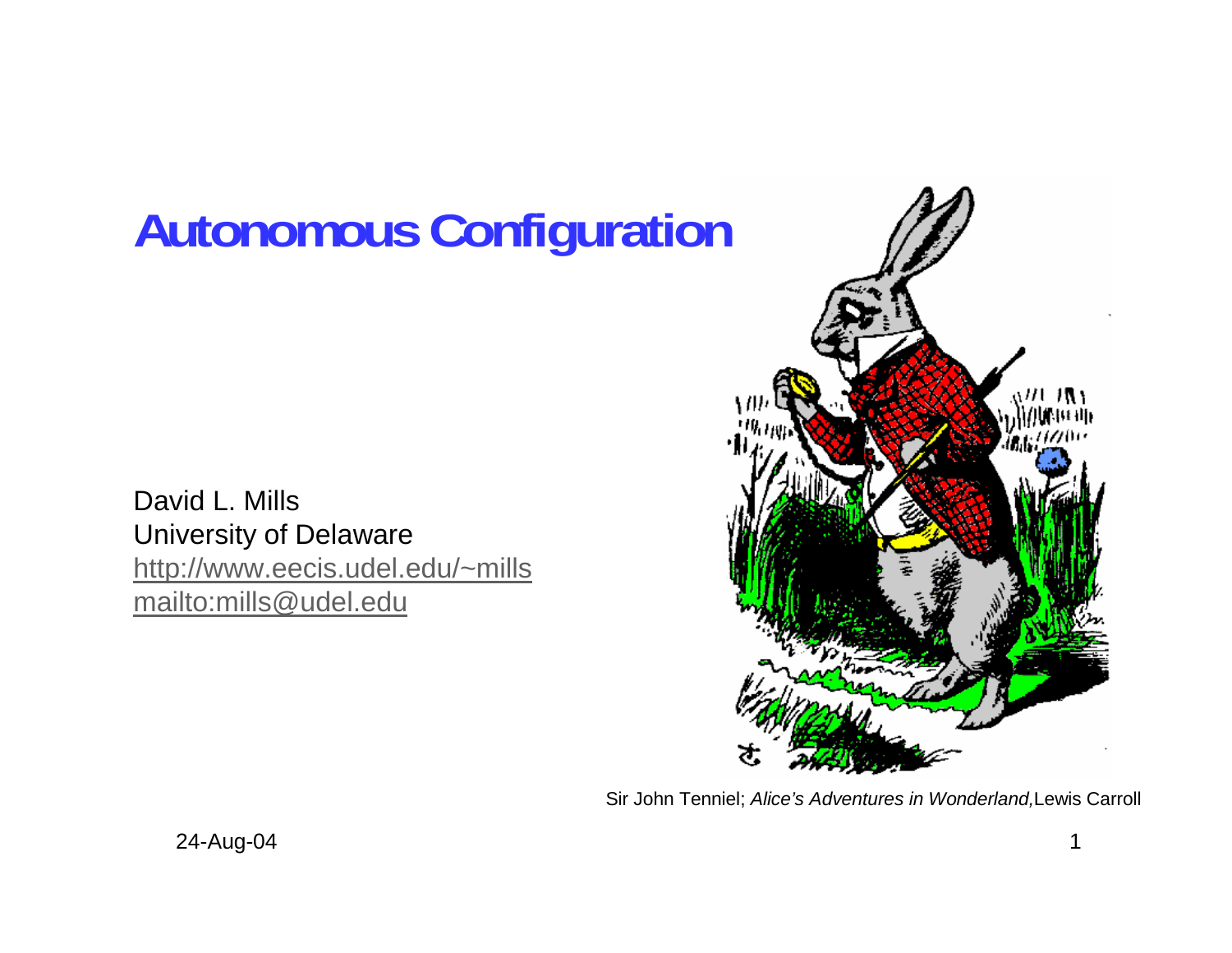# **Briefing roadmap on NTP technology and performance**

- o NTP project page http://www.eecis.udel.edu/~mills/ntp.html/.
	- •Network Time Protocol (NTP) General Overview
	- $\bullet$ NTP Architecture, Protocol and Algorithms
	- •NTP Procedure Descriptions and Flow Diagrams
	- •NTP Cryptographic Authentication (Autokey)
	- $\bullet$ NTP Clock Discipline Principles
	- $\bullet$ NTP Precision Synchronization
	- $\bullet$ NTP Performance Analysis
	- $\bullet$ NTP Algorithm Analysis
	- •Long-range Dependency Effects in NTP Timekeeping

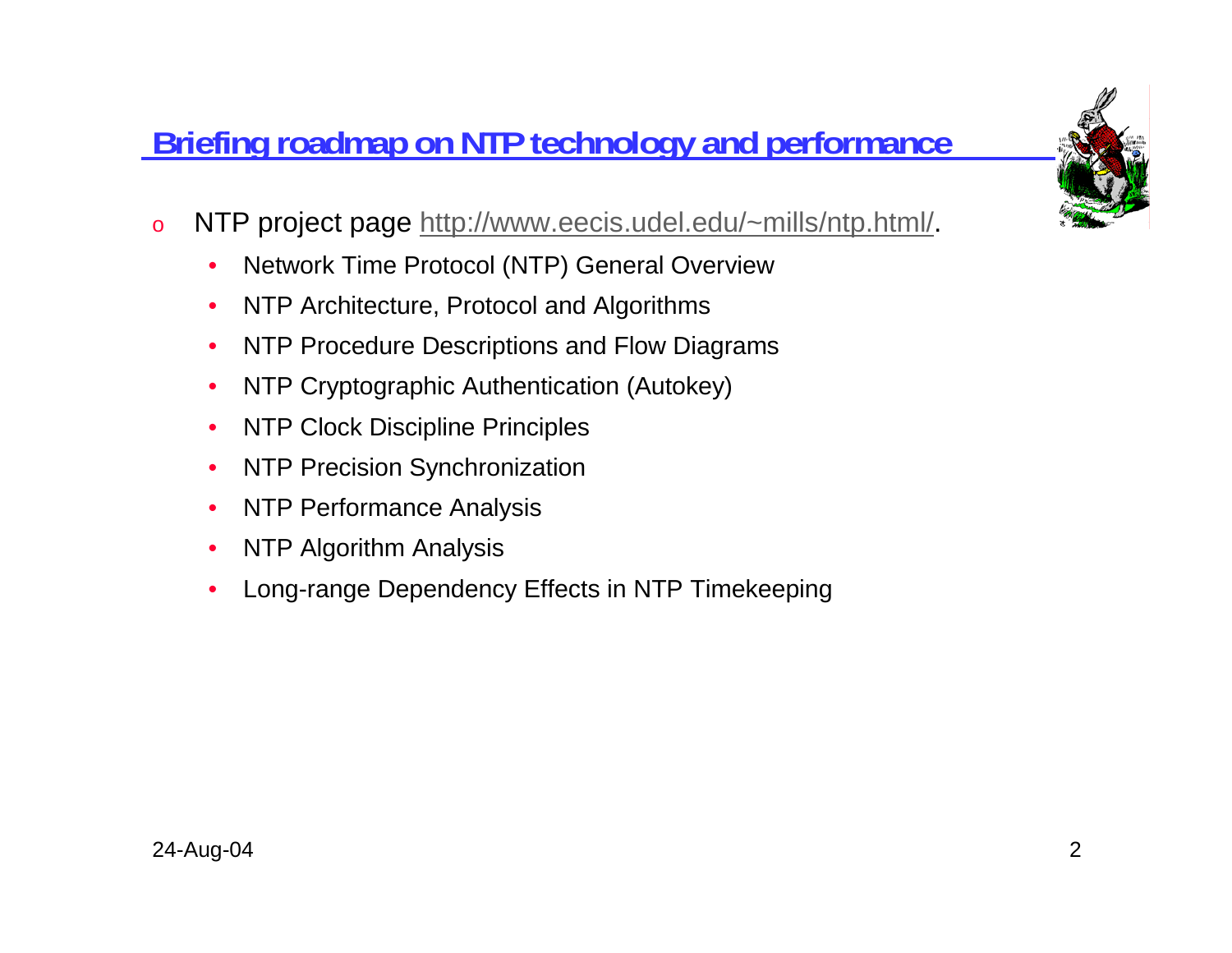

- oMultiple servers/peers provide redundancy and diversity.
- oClock filters select best from a window of eight time offset samples.
- o Intersection and clustering algorithms pick best *truechimers* and discard *falsetickers.*
- oCombining algorithm computes weighted average of time offsets.
- o Loop filter and variable frequency oscillator (VFO) implement hybrid phase/frequency-lock (P/F) feedback loop to minimize jitter and wander.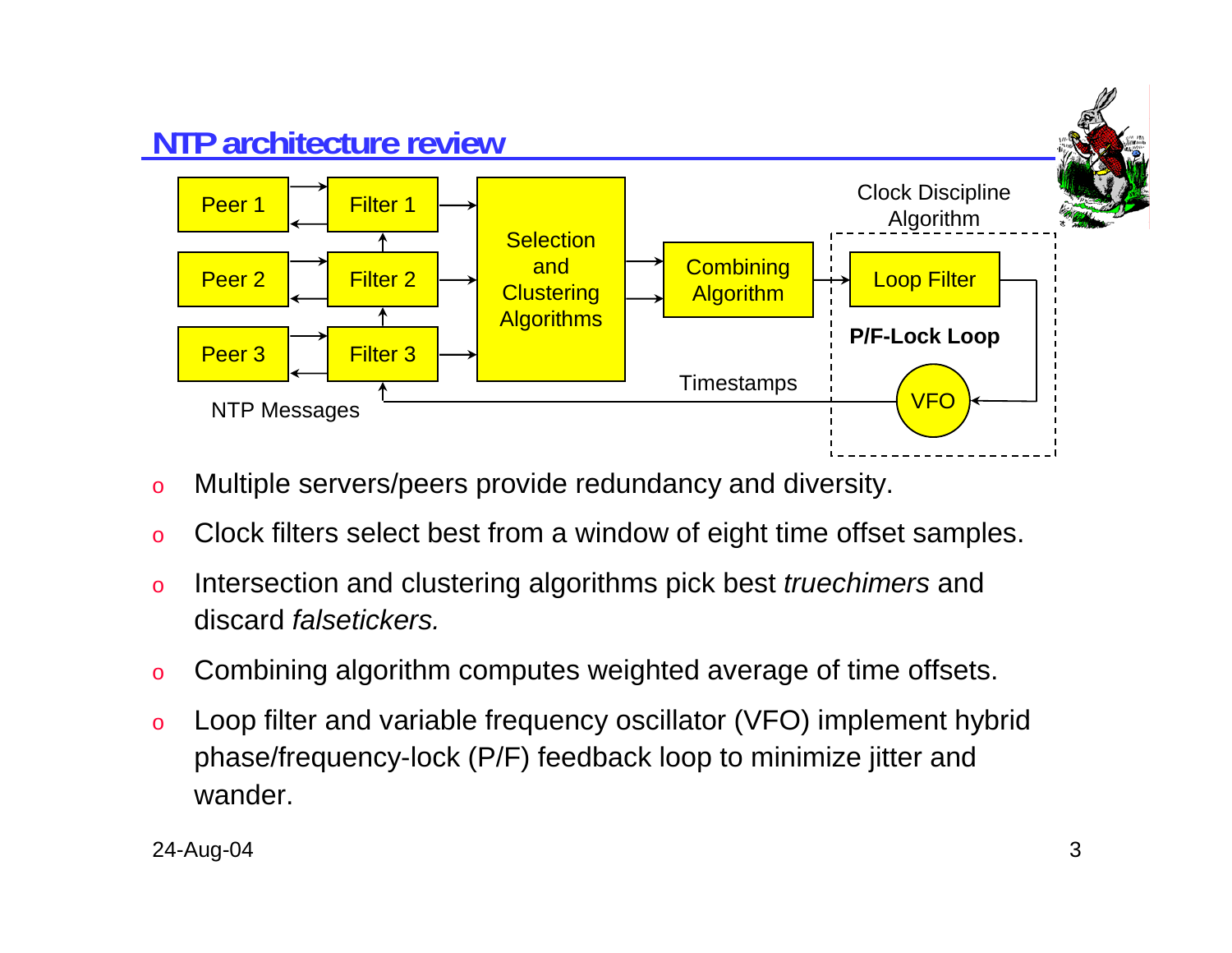

- oNTP synchronizes the clocks of hosts and routers in the Internet
- o Time synchronization flows from primary servers synchronized via radio and satellite over hierarchical subnet to other servers and clients
- o NTP provides submillisecond accuracy on LANs, low tens of milliseconds on typical WANs spanning the country
- o NTP software daemon has been ported to almost every workstation and server platform available today, including Unix, Windows and VMS
- o Well over 100,000 NTP clients and servers are now deployed in the Internet and its tributaries all over the world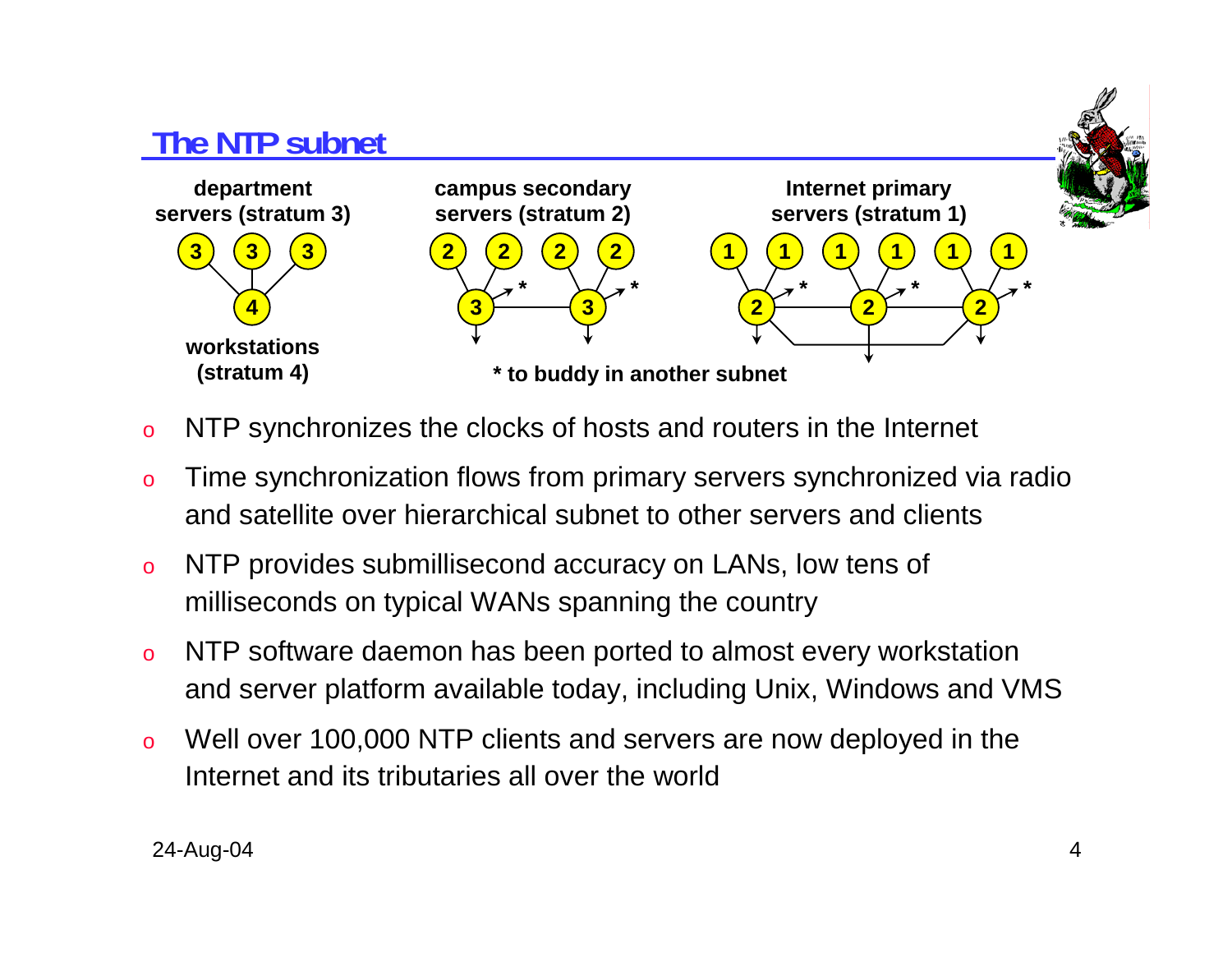## **NTP autonomous system model**



- o Fire-and-forget software
	- • Single software distribution can be compiled and installed automatically on most host architectures and operating systems
	- • Run-time configuration can be automatically determined and maintained in response to changing network topology and server availability
- o Autonomous configuration (autoconfigure)
	- •Survey nearby network environment to construct a list of suitable servers
	- •Select best servers from among the list using a defined metric
	- •Reconfigure the NTP subnet for best accuracy with overhead constraints
	- •Periodically refresh the list in order to adapt to changing topology
- o Autonomous authentication (autokey)
	- • For each new server found, fetch its cryptographic credentials from public databases
	- • Authenticate each NTP message received as sent by that server and no other
	- •Regenerate keys in a timely manner to avoid compromise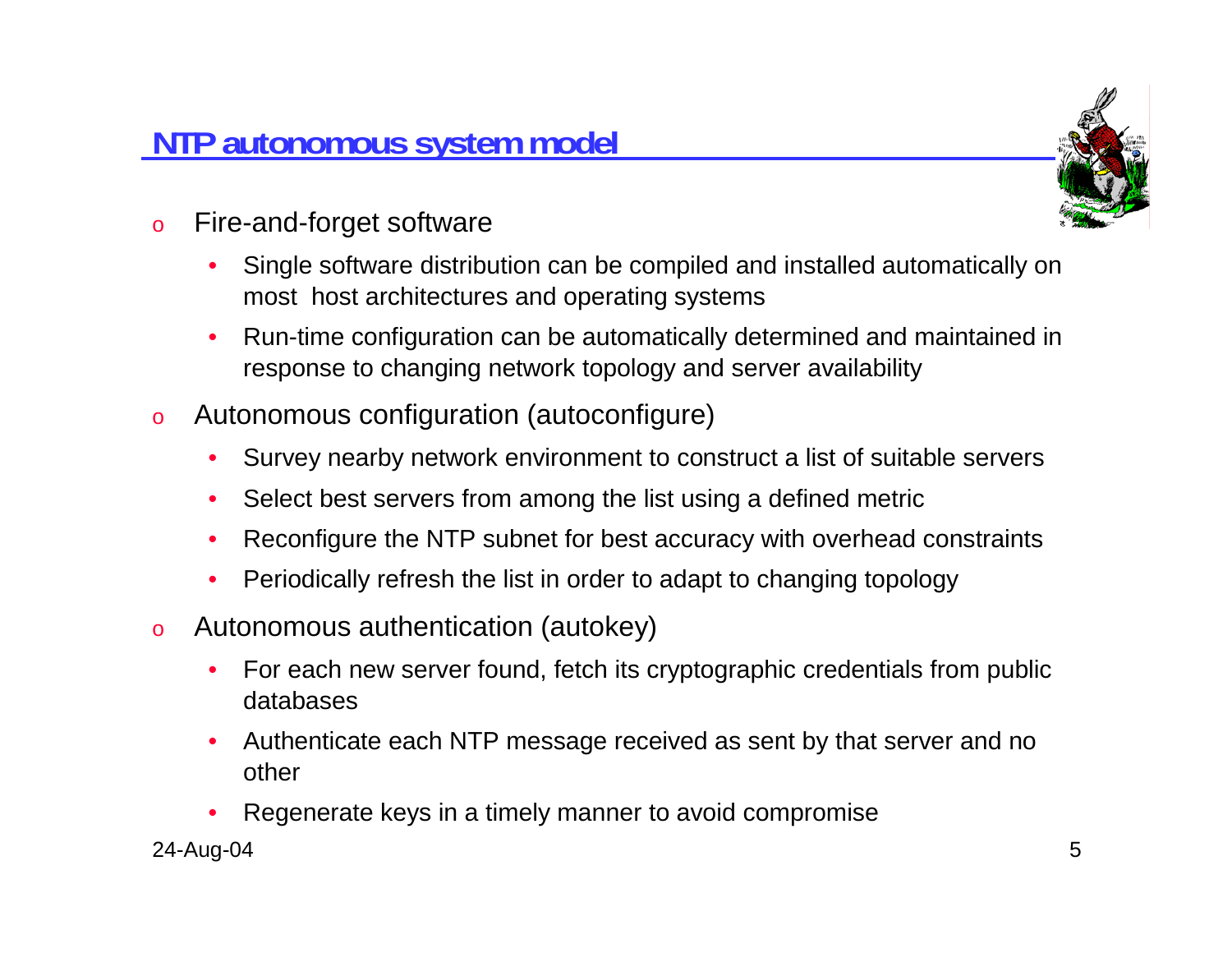#### **Goals and non-goals**

- o Goals
	- • Robustness to many and varied kinds of failures, including Byzantine, failstop, malicious attacks and implementation bugs
	- •Maximum utilization of Internet multicast services and protocols
	- • Depend only on public values and certificates stored in secure directory services
	- • Fast operation using a combination of public-key and private-key cryptography
- o Non-goals
	- $\bullet$ Administrative restrictions (multicast group membership control)
	- •Access control - this is provided by firewalls and address filtering
	- •Privacy - all protocol values, including time values, are public
	- • Protection against out of order or duplicated messages - this is provided by the NTP protocol
	- •Non-repudiation - this can be provided by a layered protocol if necessary

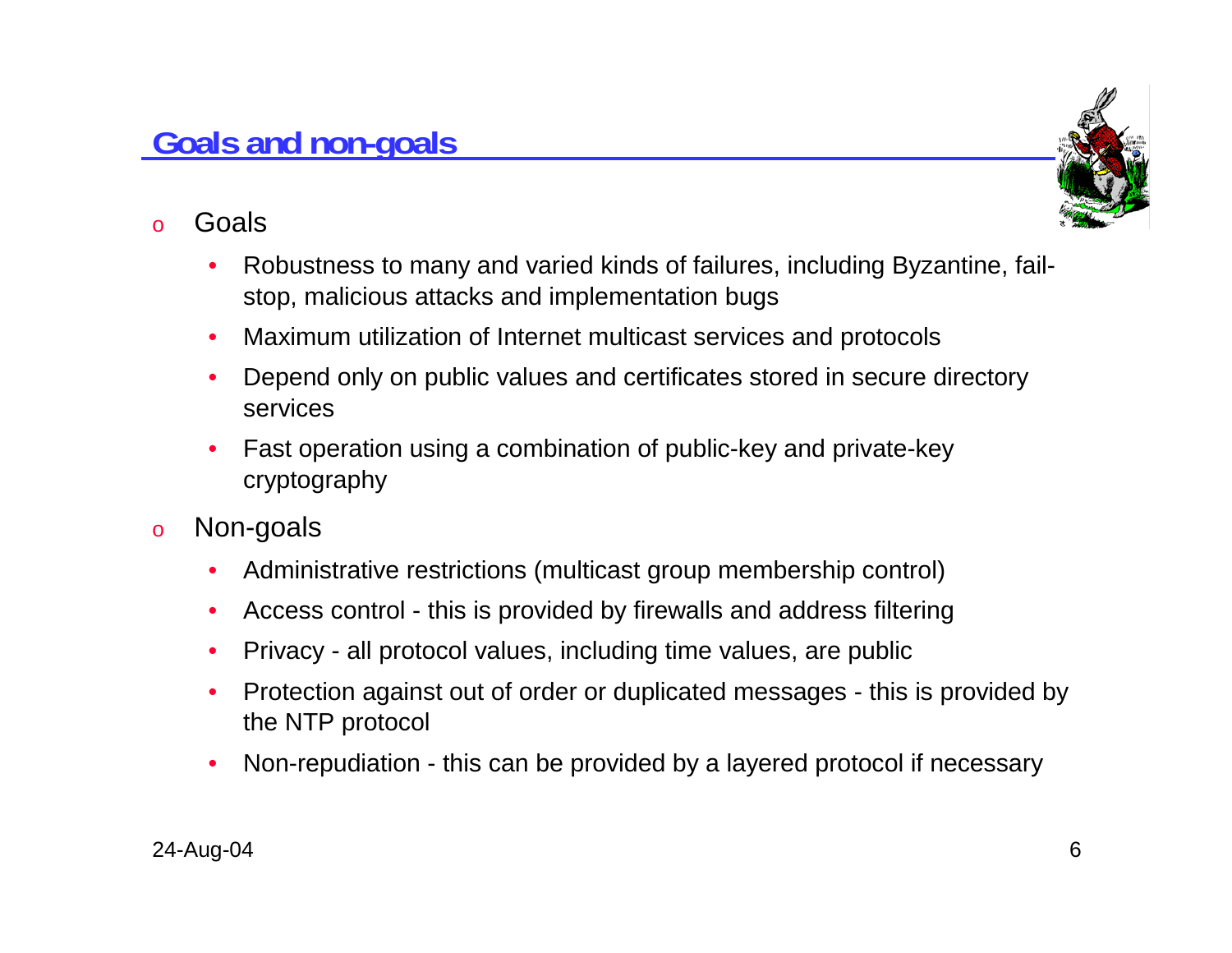# **Autonomous configuration and authentication - issues**



- oConfiguration and authentication and synchronization are inseparable
- o Autonomous configuration (autoconfigure)
	- •Centralized configuration management does not scale to large networks
	- • Finding optimal topologies in large subnet graphs under degree and distance constraints is NP-hard
	- •Greedy heuristics may not produce good topologies in acceptable time
	- • Solution may involve span-limited, hierarchical multicast groups and add/drop heuristics
- o Autonomous authentication (autokey)
	- •Centralized key management does not scale to large networks
	- • Symmetric-key cryptosystems require pairwise key agreement and persistent state in clients and servers
	- $\bullet$ Servers cannot maintain persistent state for possibly thousands of clients
	- •Public-key cryptosystems are too slow for good timekeeping
	- •Solution may involve a combination of public and private key cryptosystems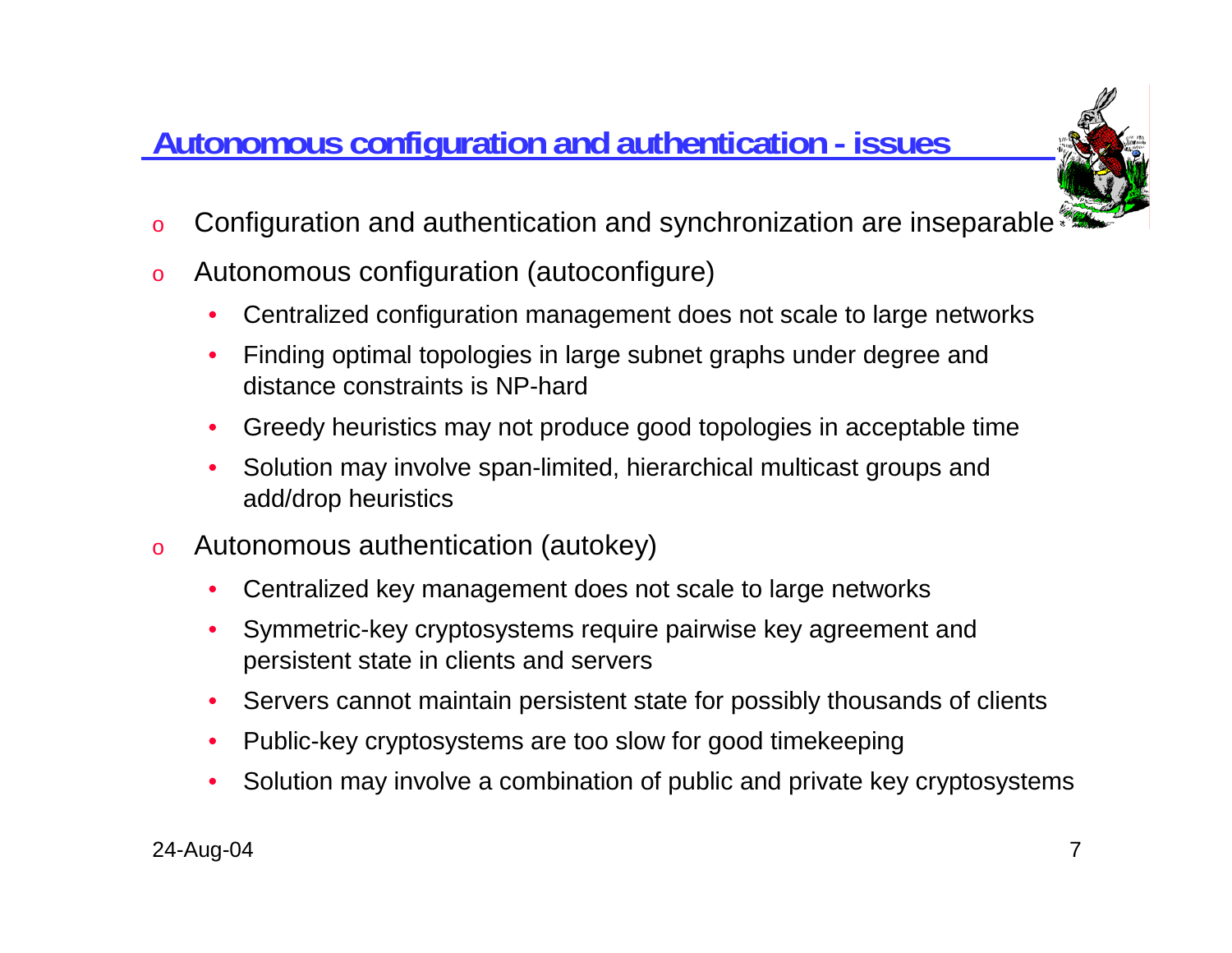### **Autonomous configuration - approach**



- o Dynamic peer discovery schemes
	- •Primary discovery vehicle using NTP multicast and anycast modes
	- •Augmented by DNS, web and service location protocols
	- •Augmented by NTP subnet search using standard monitoring facilities
- o Automatic optimal configuration
	- •Distance metric designed to maximize accuracy and reliability
	- •Constraints due to resource limitations and maximum distance
	- •Complexity issues require intelligent heuristic
- o Candidate optimization algorithms
	- •Multicast with or without initial propagation delay calibration
	- $\bullet$ Anycast mode with administratively and/or TTL delimited scope
	- •Distributed, hierarchical, greedy add/drop heuristic
- o Proof of concept based on simulation and implementation with NTP Version 4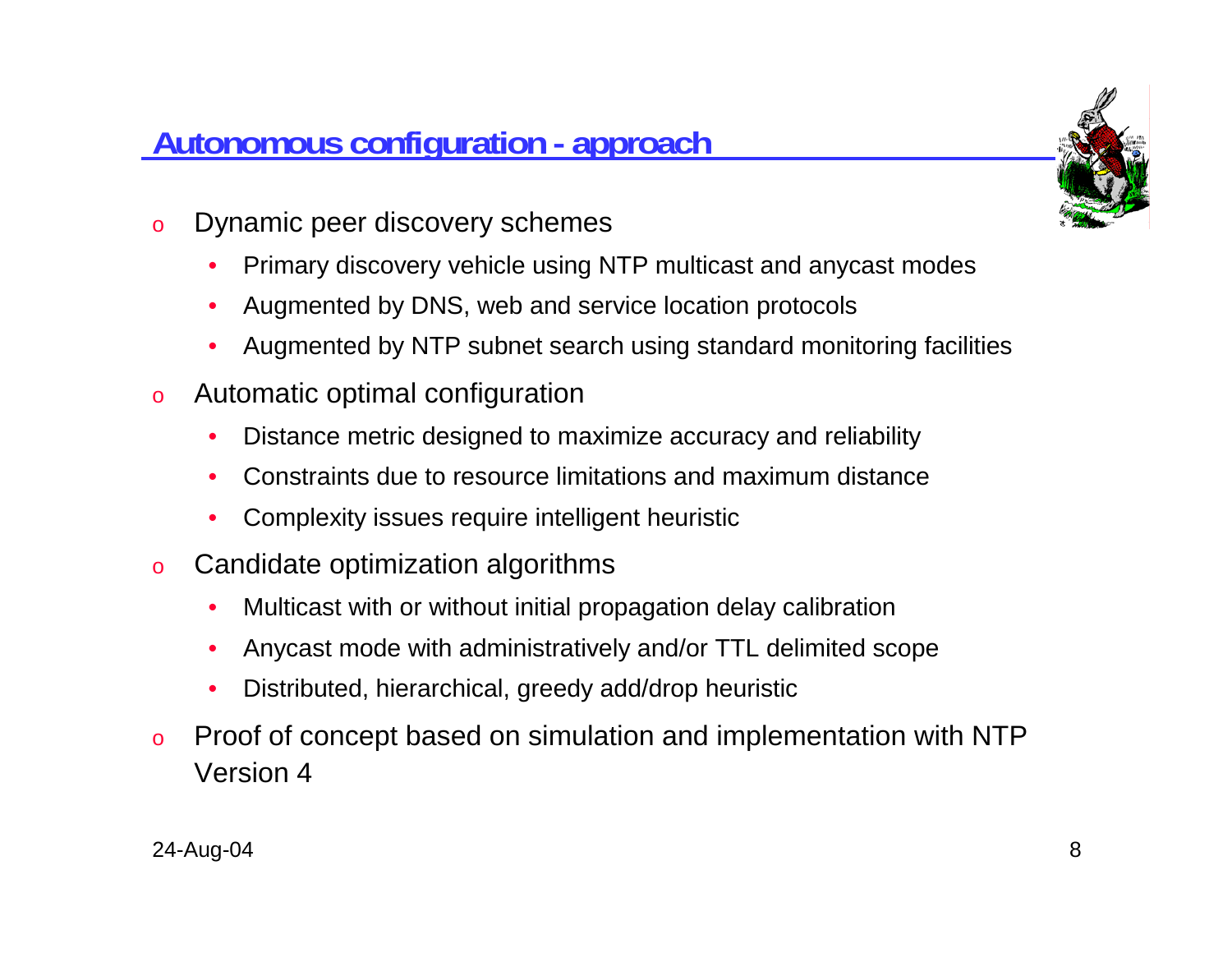#### **NTP configuration scheme**

- o Multicast scheme (moderate accuracy)
	- $\bullet$ Servers flood local area with periodic multicast response messages
	- • Clients use client/server unicast mode on initial contact to measure propagation delay, then continue in listen-only mode
- o Manycast scheme (highest accuracy)
	- •Initially, clients flood local area with a multicast request message
	- •Servers respond with multicast response messages
	- • Clients continue with servers as if in ordinary configured unicast client/server mode
- o Both schemes require effective implosion/explosion controls
	- •Expanding-ring search used with TTL and administrative scope
	- • Excess network traffic avoided using multicast responses and rumor diffusion
	- • Excess client/server population controlled using NTP clustering algorithm and timeout garbage collection

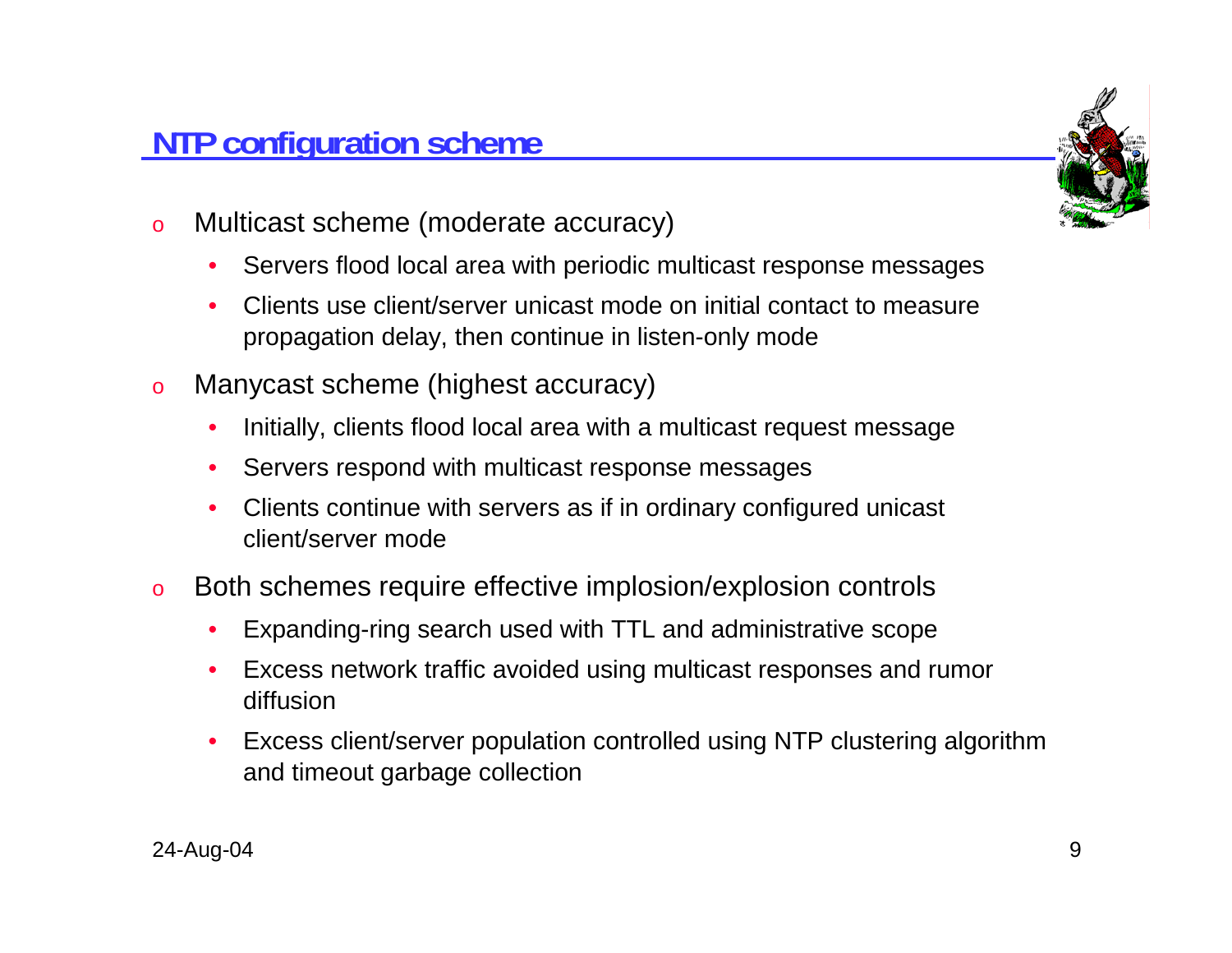

- o The emphasis here is on autonomous configuration and repair; discovery schemes in themselves are secondary
- o NTP multicast and/or anycast modes used to discover servers within the same hierarchical group; groups may be tiled over Internet
- o Ancestors of hierarchical group discovered from NTP peer data, augmented by NTP monitoring data
- oAuthentication verified by DNS lookup and MD5 message digest
- o Database is synthesized from all these data and distributed to "interested" servers and clients
- o Interested servers and clients run a heuristic algorithm to construct hierarchical subnet topology